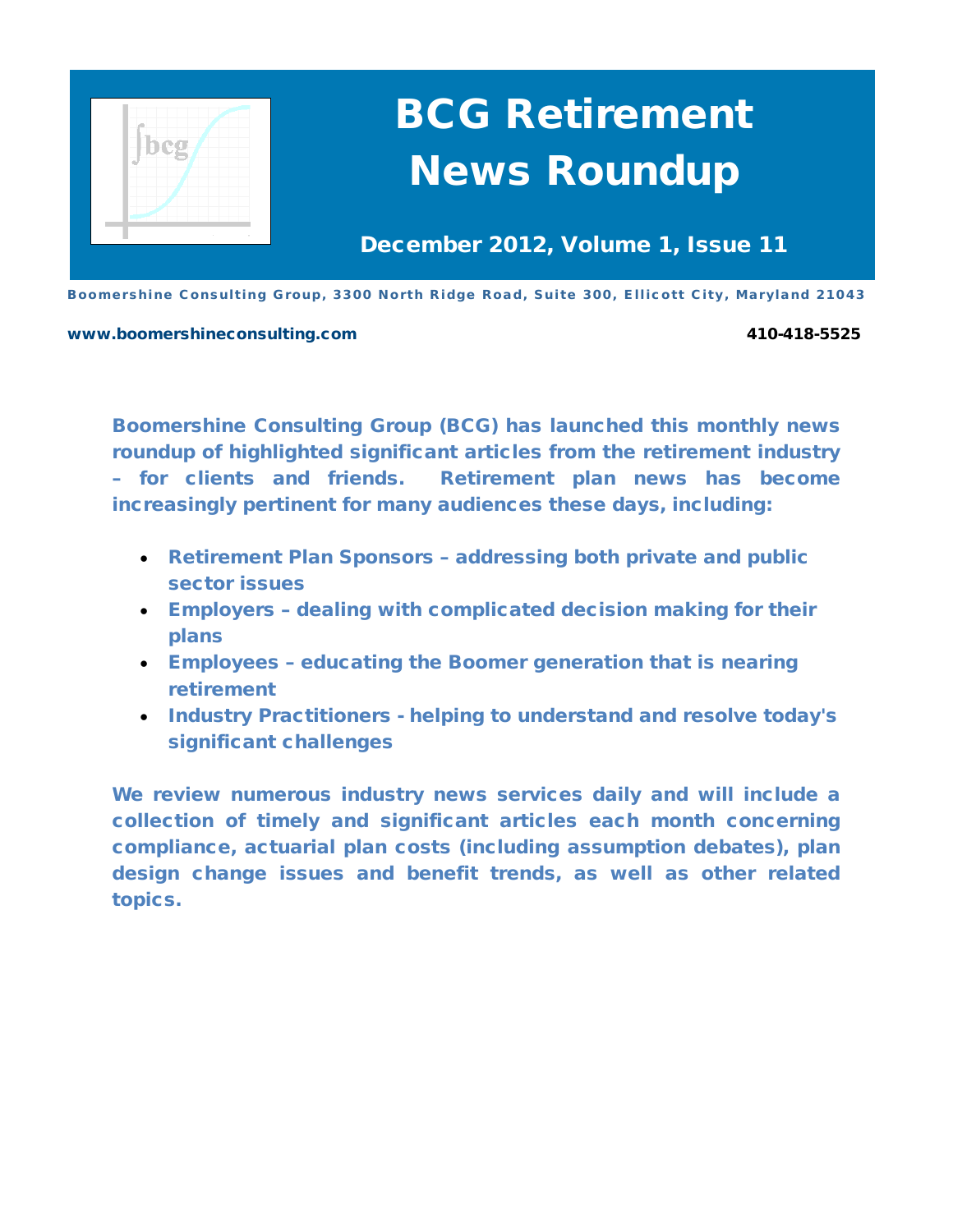# BCG Retirement News Roundup 2012

| <b>INSIDE THIS ISSUE</b>                                                                                                      |
|-------------------------------------------------------------------------------------------------------------------------------|
| <b>Public Sector/Government Plans</b>                                                                                         |
| <b>CALIFORNIA PUBLIC EMPLOYEES' RETIREMENT</b><br><b>SYSTEM FILES OBJECTION TO SAN</b><br><b>BERNARDINO BANKRUPTCY</b>        |
| Michigan delivers big blow to unions                                                                                          |
| <b>Illinois Governor Seeks Fast Vote on State's Long-</b><br><b>Troubled Pension Systems</b>                                  |
| <b>California's pioneering pension law</b>                                                                                    |
| <b>Private Sector</b><br><b>Social Security Update for 2013</b>                                                               |
|                                                                                                                               |
| PBGC Announces 2013 Premium Payment<br><b>Instructions Update</b>                                                             |
| <b>United States: IRS Extends Deadline For Defined</b><br><b>Benefit Plans To Adopt Code Section 436</b><br><b>Amendments</b> |
| <b>SAVVY SENIOR; Losing track of a pension is quite</b><br>common                                                             |
| ICI Analysis of U.S. Retirement System: It Is<br><b>Working and Serving Each Generation Better Than</b><br><b>Previous</b>    |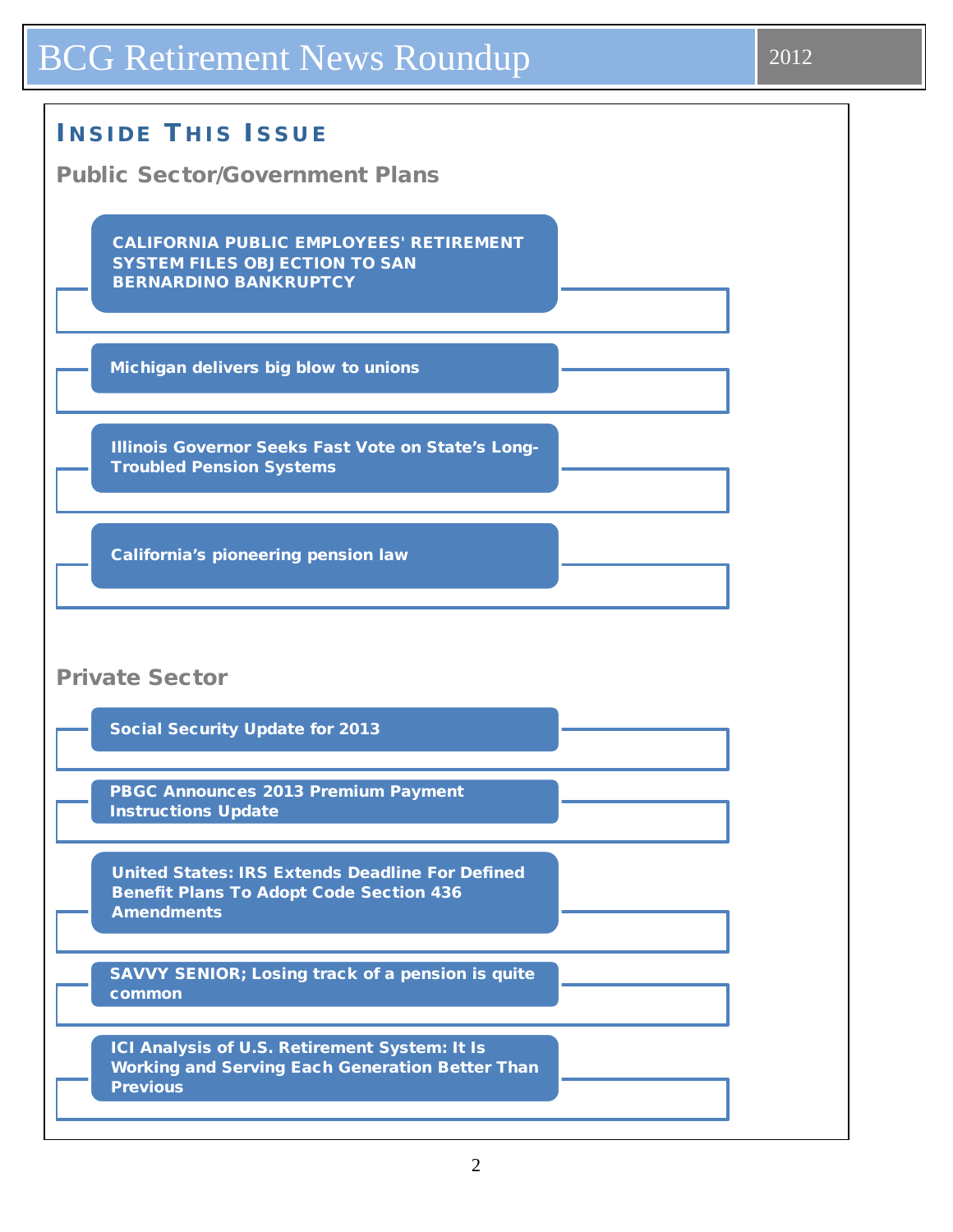# Public Sector/Government Plans

## <span id="page-2-0"></span>CALIFORNIA PUBLIC EMPLOYEES' RETIREMENT SYSTEM FILES OBJECTION TO SAN BERNARDINO BANKRUPTCY

SACRAMENTO, Calif., Dec. 14 -- The California Public Employees Retirement System issued the following press release:

The California Public Employees' Retirement System (CalPERS) today filed a preliminary objection to the City of San Bernardino's eligibility for bankruptcy.

CalPERS requested that the City be given additional time to adopt a real pendency plan to solve its financial difficulties and is encouraging the court to press the City to improve its management and accounting procedures.

"San Bernardino's plan assumes that the City can stay in bankruptcy without paying its post petition obligations and complying with applicable laws, including laws pertaining to the payment of employee benefits," said Robert Glazier, Deputy Executive Officer for External Affairs.

A debtor in a bankruptcy case may suspend payments of prepetition debts, those debts that incurred before the filing of the bankruptcy petition. However, debtors are required to pay its post petition debts that incurred after filing for bankruptcy and during the pendency of the bankruptcy. Failure to pay the post petition debts is grounds for dismissal of the bankruptcy case.

The City of San Bernardino filed its petition on August 1, 2012 and has yet to pay CalPERS approximately \$7 million in post-petition debts.

"The City's employees are going to work each day and making contributions to CalPERS believing they are earning pension benefits," said Glazier. "CalPERS is doing its job to protect the employees and the promises made."

CalPERS continues to pay benefits to approximately 1100 retirees in the City of San Bernardino.

CalPERS, with approximately \$241 billion in assets, is the largest public pension fund in the U.S. It administers retirement benefits for more than 1.6 million active and retired California State, public school, and local public agency employees and their families on behalf of more than 3,000 public employers; and health benefits for more than 1.3 million enrollees. The average CalPERS pension benefit is \$2,420 per month. The average benefit for those who retired in the fiscal year that ended June 30, 2012, is \$3,025 per month. More information about CalPERS is available at www.calpers.ca.gov.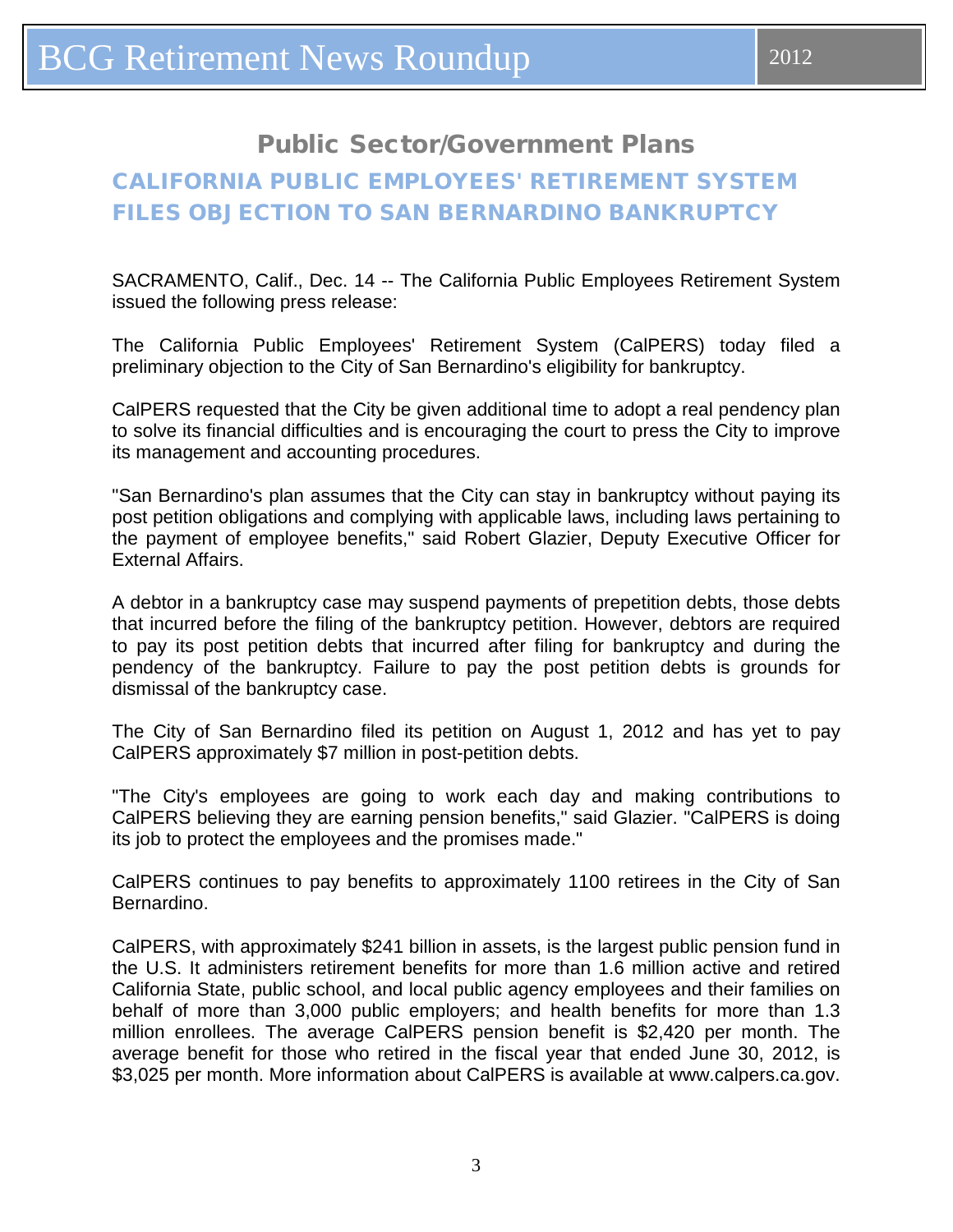<span id="page-3-0"></span>For any query with respect to this article or any other content requirement, please contact Editor at [htsyndication@hindustantimes.com](mailto:htsyndication@hindustantimes.com)

Copyright 2012 Targeted News Service LLC All Rights Reserved US State News December 14, 2012 Friday 6:43 PM EST

### **Michigan delivers big blow to unions**

Political lightning struck America's stronghold of organized labor Tuesday, when Michigan state lawmakers endorsed two bills to "liberate" workers from mandatory union membership after less than a week of debate.

But more than 12,000 placard-waving protesters who thronged the streets around the Capitol building in Lansing, Mich., said they felt anything but free. They were flanked by a phalanx of riot-geared police, who kept many out of the building, while other protesters shouted their opposition from the gallery.

"I just felt a strange sadness tinged with anger at what's happening in our state," said Dawn Kettinger of the Michigan Nurses Association. "The government decided to declare war on workers and the state itself."

The speed and success of the two bills to ban mandatory membership in public and private-sector unions shocked many in the union movement, who believed Republican Gov. Rick Snyder's earlier contention that the bills would be too socially divisive to put forward. Pre-vote polls showed public opinion split, with a slight edge in favor of the bills. Only 17.5 percent of Michigan workers belong to unions.

Snyder and top Republicans announced their plans for the bills on Thursday. The law is expected to take effect in April.

Although Snyder delivered a blow to unions - which will no longer be able to form "closed shops" in workplaces and force employees to join and pay dues - it is not yet clear if it's a knockout punch. Defenders of the legislation say it will boost the economy by creating jobs, attract new companies to Michigan and give workers more choices for employment.

It could threaten jobs in Canada, if auto companies opt to flee to lower-waged plants in Michigan. Canadian Auto Workers president Ken Lewenza, who spent the day at the protests, said that will not happen if the U.S. unions "do their work" in convincing employees that union membership is the best protection from a "race to the bottom."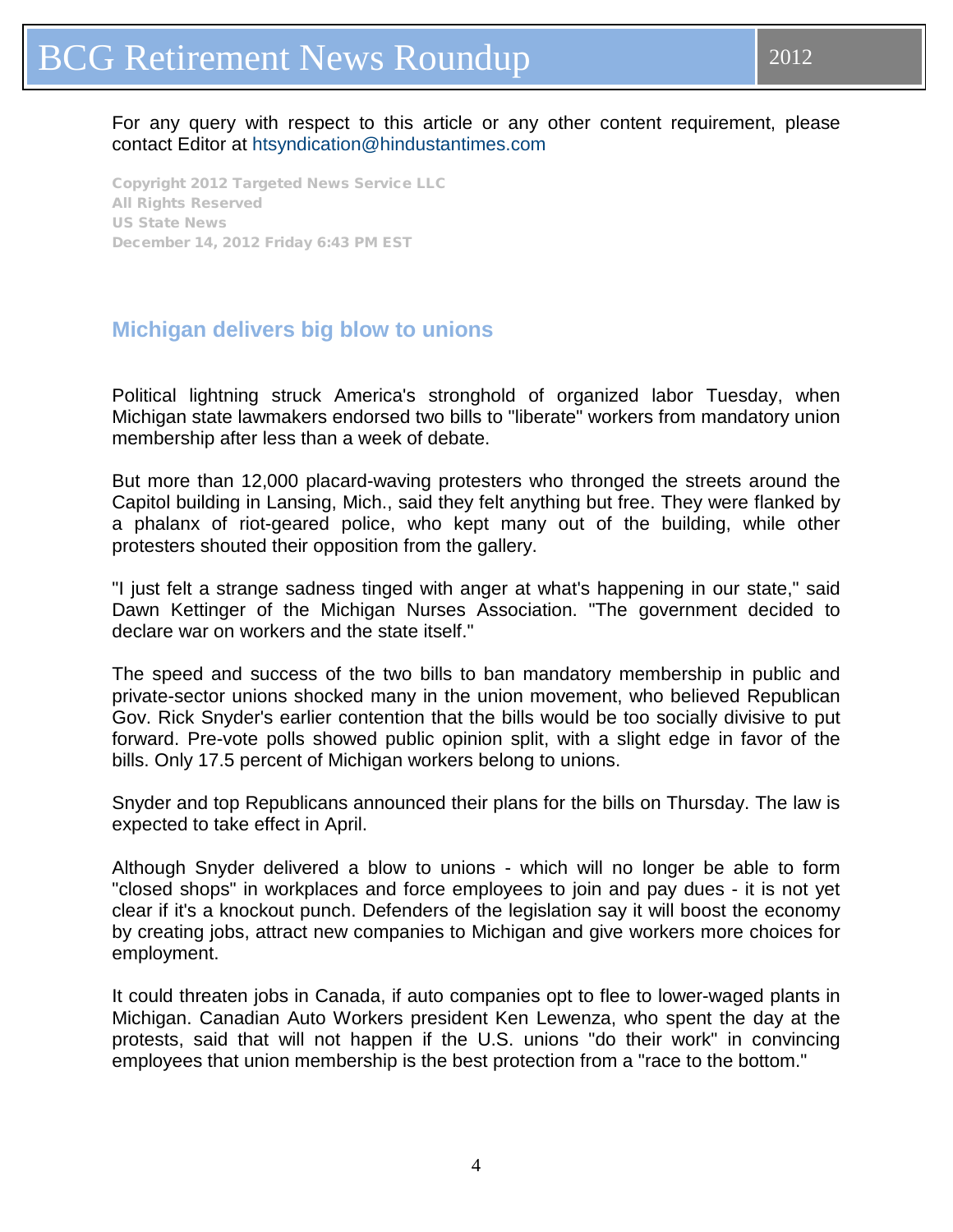Unionists were puzzled at Snyder's sudden about-face on the anti-union bills.

Some blamed it on revenge for a failed union bid to pass a constitutional amendment that would enshrine collective bargaining rights. Others saw it as a corporate sellout that follows from a too-cozy relationship between lawmakers and big business.

"(Snyder) transferred \$1.8 billion to corporations for tax breaks while our schools and seniors are suffering," Kettinger said in a phone interview. "We're looking after patients who are hurting in this economy. Through their collective voice nurses are able to say, 'Our patients come first - not your profit margins.' "

In a speech in Detroit on Monday, U.S. President Barack Obama said the laws would only give workers "the right to work for less money," and that they "don't have anything to do with economics. They have everything to do with politics."

They also replicate efforts of the corporate-dominated American Legislative Exchange Council (ALEC), whose "library of bills not only includes a 'model' right-to-work bill and other measures to disempower and defund unions, but a raft of measures to crush wages for the benefit of corporate CEOs," says Mary Bottari of PR Watch.

Although the bills' effects on unions are still to be tallied, the biggest blow is to the pride of Michigan supporters who point to the state's history as the birthplace of the United Auto Workers, formed after a violent clash between Ford plant workers and security forces left five protesters dead in 1932.

"In Michigan you have unions that have demonstrably shown that members are better paid, have better benefits and a higher standard of living," said Bruce Pietrykowski, director of the Center for Labor and Community Studies at University of Michigan-Dearborn. "It's different from most other right-to-work states, which are typically places with a low rate of unionization."

Michigan is the 24th U.S. state to pass right-to-work laws.

"The question now is, how will workers react?" Pietrykowski said. "Will they opt out because they can, or remain loyal?"

With files from Star wire services

Protesters rally outside Michigan's capitol Tuesday. The new union laws deal a major blow to organized labor in the heart of the U.S. auto industry. A protester rallies in front of Michigan State Police at the George W. Romney State Building Tuesday, after lawmakers endorsed two bills aimed at eliminating workers' mandatory membership in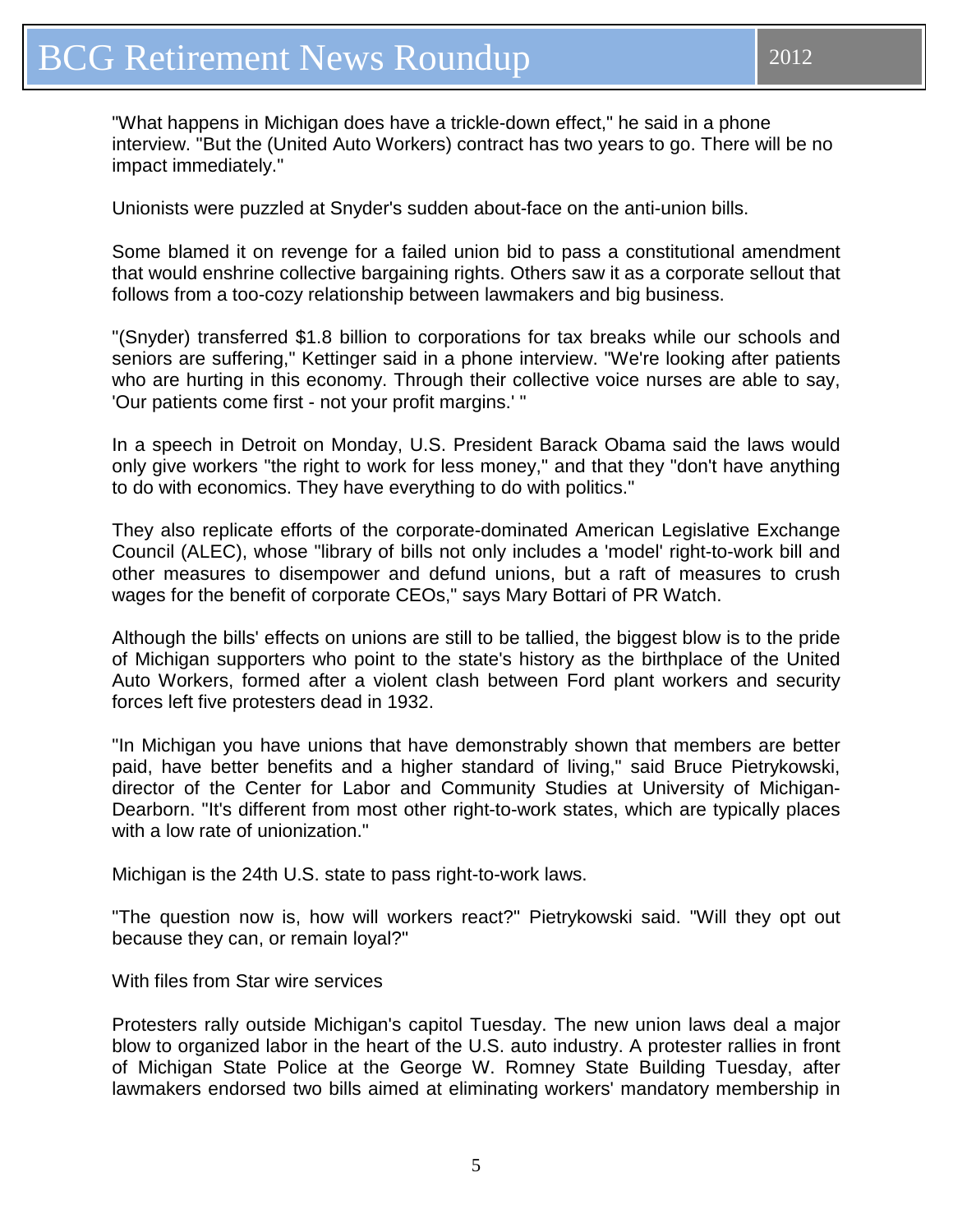#### <span id="page-5-0"></span>unions. Rebecca Cook/REUTERS James Fassinger/REUTERS Paul Sancya/The Associated Press

Copyright 2012 Toronto Star Newspapers Limited The Toronto Star December 12, 2012 Wednesday

# Illinois Governor Seeks Fast Vote on State's Long-Troubled Pension Systems

CHICAGO — As Illinois lawmakers head back to work this week, Gov. Pat Quinn is seeking to use the practical advantages of a lame-duck legislative calendar to fix the state's pension systems — the most underfinanced in the nation — in a matter of days.

Over the years, leaders here have fretted over the shortfall even as they watched it grow and grow, now reaching, by some estimates, \$96 billion. Mr. Quinn, a Democrat, has come to describe the situation as the state's "rendezvous with reality" and Illinois's own "fiscal cliff." He has tried — to somewhat mixed results and at least a degree of mocking — to stir up public concern by releasing videos, including one featuring an orange cartoon snake named Squeezy the Pension Python.

"We're trying to do fundamental pension reform that has confounded 12 governors, 13 speakers of the House and 13 Senate presidents over the last 70 years," Mr. Quinn said in a recent interview, adding that despite that troubled history, he believed that a meaningful overhaul of the state's pension systems could be passed through the current legislature in a single week — after lawmakers begin returning to Springfield on Wednesday and wrapping up before newly elected lawmakers are sworn in at noon on Jan. 9.

"We have come to the moment," Mr. Quinn said.

But whether the calls by Mr. Quinn and other leaders here — not to mention dire warnings from financial ratings agencies — will now suddenly make a difference remains uncertain.

Cartoon snakes aside, the task of shoring up the pension systems is legally and politically vexing, pitting a state legislature that is controlled by Democrats against the wishes of one of the party's staunchest support blocs, public sector unions. The showdown is certain to ignite regional tensions over the way the pensions of public schoolteachers outside of Chicago are paid for, and could run up against legal barriers with a state Constitution that limits how pensions can be changed in the first place.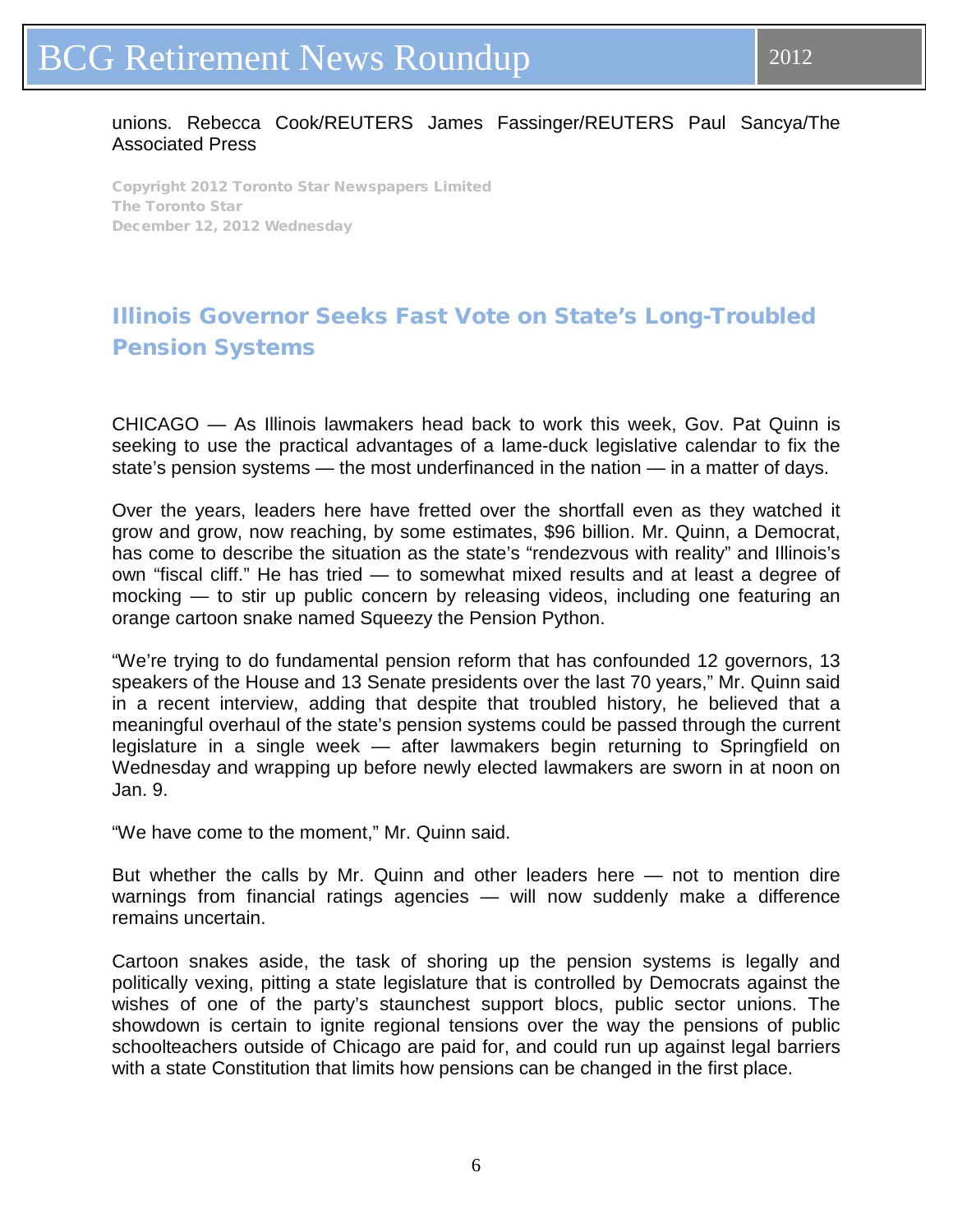Mr. Quinn urged action on an overhaul last year with little success. The sudden push now comes, in part, because of the practical advantages these few days in January offer. More than 30 departing members of the State House and Senate are seen as having little to lose in casting politically difficult votes in their final days in office, and passage now would need only simple majorities rather than larger margins needed at some other points of the legislative calendar.

Still, those same advantages are prompting advocates for a long list of often-divisive causes — same-sex marriage, driver's licenses for illegal immigrants, the expansion of gambling — to push for votes on their issues before the next legislature is sworn in.

Numerous ideas being weighed in Springfield to lower the pension shortfall would affect state workers, university employees, judges and others; such proposals include cutting cost-of-living increases in retirees' paychecks and increasing the retirement age for workers and employee contributions to their pensions. Some lawmakers have also called for pension costs for teachers outside of Chicago — traditionally financed by the state — to gradually become the responsibility of local school districts.

Labor leaders have objected to two formal proposals being considered, questioning whether they violate a provision of the state Constitution barring pensions from being diminished or impaired. "Very simply put, all of them are unconstitutional," Cinda Klickna, president of the Illinois Education Association, said of the proposals.

In recent weeks, a coalition of labor groups said that workers would be willing to increase contributions to their pensions if the state pledged to always make its pension payments, and it suggested closing corporate tax loopholes as a way to raise revenue. Some labor leaders wondered why workers should pay a penalty for the failure of state leaders to properly finance the systems for decades, and complained that in the scramble to pass a bill in a week, they were not being included in the discussions.

"There's no reason to rush into this, and on the contrary, you want to be deliberate," said Henry Bayer, executive director of the American Federation of State, County and Municipal Employees Council 31 here.

Among Mr. Quinn's explicit wishes for a pension systems overhaul is that it have bipartisan support, a notion that may reflect the only practical way such a shift in public sector workers' pensions could survive in Springfield.

"We should do it in a bipartisan manner — it really needs to get done," said Tom Cross, the Republican leader in the House. "But they can do it by themselves, you know," he said of the Democrats, who hold majorities in both chambers. "At the end of the day, they don't want to irritate the unions."

And few here seemed willing to say whether Mr. Quinn's vision of an overhaul by next week is truly realistic. "I don't think he or I would venture a guess on that," said Steve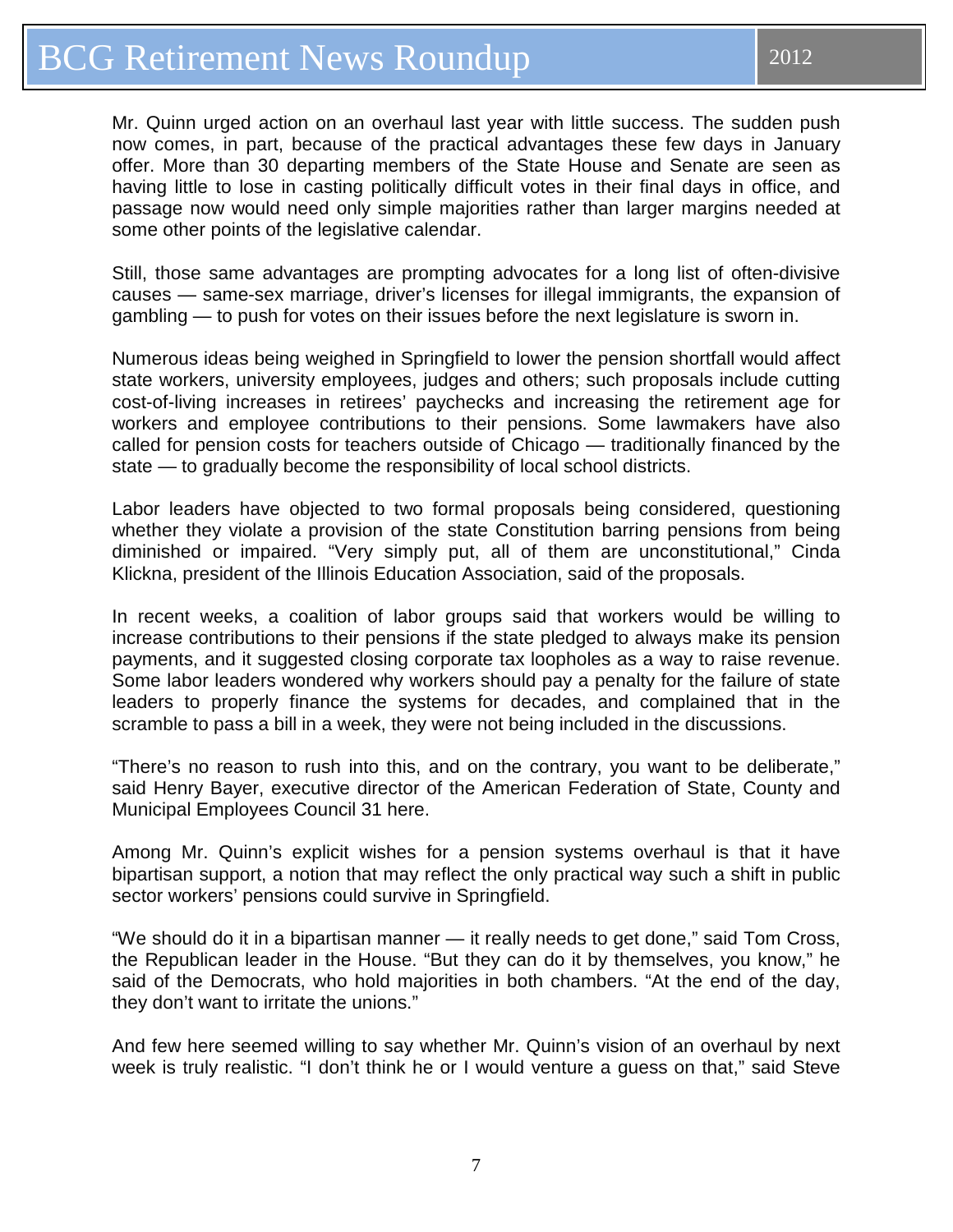<span id="page-7-0"></span>Brown, a spokesman for Michael J. Madigan, a Democrat and the longtime speaker of the State House.

By MONICA DAVEY Published: January 1, 2013

## California's pioneering pension law

The private sector has an inadequate retirement system. It is too small and too risky. With the decline of defined benefit pensions, most private sector workers will end up with Social Security and the balances in their 401(k) plans. In 2010, according to the Federal Reserve's Survey of Consumer Finances, the median 401(k)/IRA holdings for households that had a plan and were approaching retirement (age 55-64) was \$120,000. (IRA balances are included because the bulk of the assets in these accounts have been rolled over from 401(k) plans.) Moreover, at any moment in time, only 42% of private sector workers have any form of employer-sponsored retirement plan, be it defined benefit or 401(k). Some of these individuals will pick up some coverage along the way, but a full one-third of households will have nothing but Social Security.

State and local employees have nearly universal coverage under defined benefit plans, despite some recent moves to introduce a defined contribution component. Public employees recognize that their counterparts in the private sector may feel that public pension benefits are too generous relative to private sector benefits and, therefore, public pensions should be scaled back. Therefore, the future security of public sector workers hinges on private sector workers having access to a retirement system that ensures adequate retirement income. In response, the National Conference on Public Employee Retirement Systems (NCPERS), the largest trade association of public sector funds, released a proposal in 2011 to build on the public sector infrastructure to provide a plan to uncovered workers in the private sector. That proposal provided the impetus for recent California legislation.

Governor Brown recently signed legislation that creates a California Secure Choice Retirement Savings Trust, authorizes a major feasibility study, and seeks approval from federal regulators. The Department of Labor must determine that the California law is not preempted by ERISA, the federal law that sets standards for private pensions, and the Internal Revenue Service needs to rule that the contributions to the retirement plan could be made on a pre-tax basis. While the final legislation only provides for a study and requires another bill to specifically authorize such a program, it is an exciting notion that innovation may occur at the state level.

The goal of the proposal – should it pass all the hurdles and a second bill be enacted – is to create a plan for California's private sector employees who have no retirement coverage at work. Eligible employees would have 3% of pay deducted from their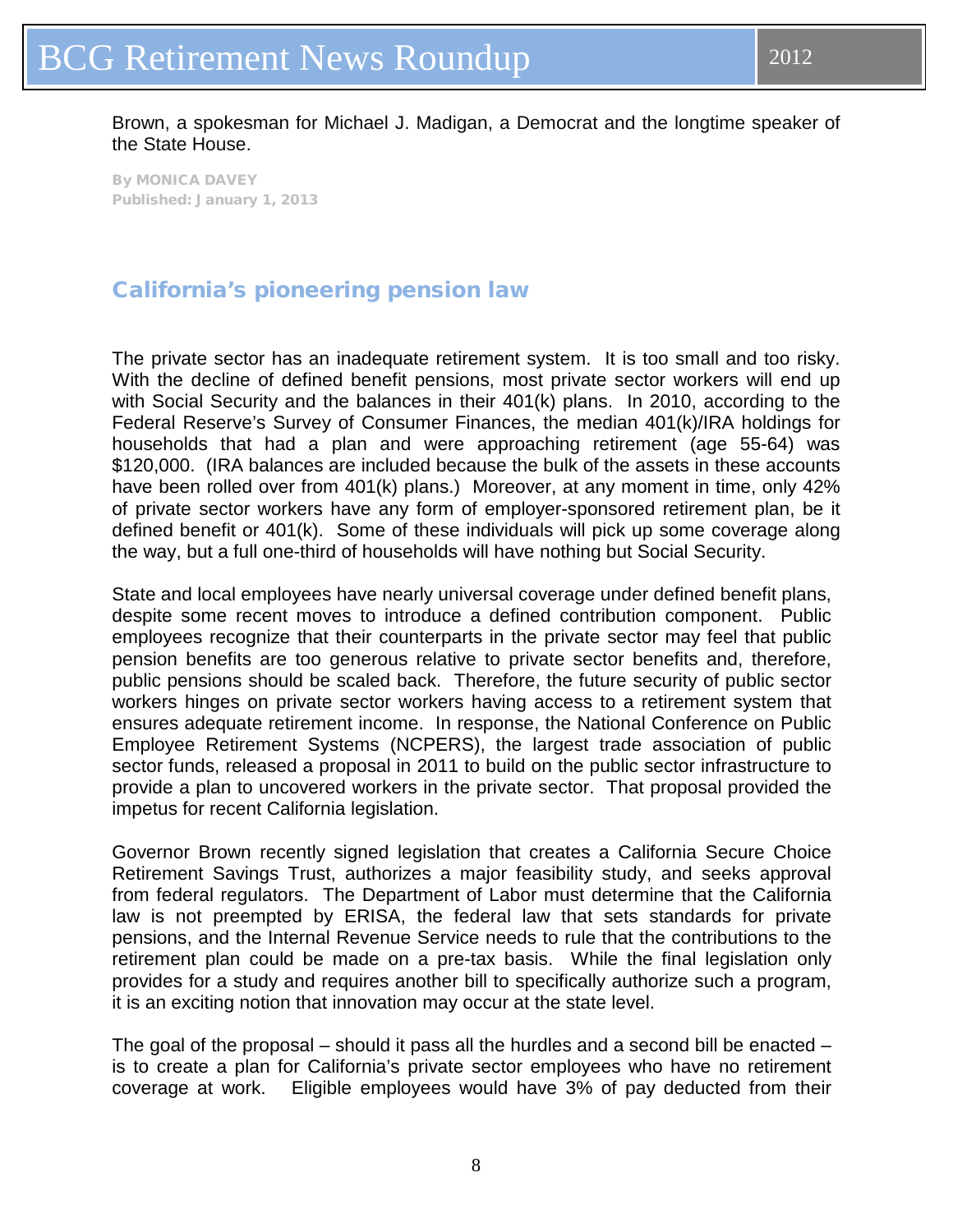earnings unless they opt out. The state would collect their money and hand it over to professional investment managers selected by the state through a competitive bidding process. The managers could be either private sector firms or the California Public Employees Retirement System (CalPERS). The plan also calls for a minimum guaranteed return to be purchased in the private sector. Since private sector firms cannot guarantee more than the riskless rate without enormous expense, the guarantee would be modest. The whole program would be overseen by a sevenperson board, consisting of the state treasurer, director of finance, comptroller, and four people appointed by the governor and the legislature.

Although opponents have tried to link the proposed plan to public pensions – which face serious financial challenges, especially in California – it is essentially an automatic IRA that would not cost the state a dime.

The California proposal is important for two reasons. First, it draws attention to the fact that the majority of private sector workers are not covered by any type of employersponsored plan and takes the first step to solve the problem. Second, if finally enacted, it would be very efficient in that it uses automatic enrollment to maximize participation and professionally-managed pooled investments to minimize administrative costs and the risk of making investing mistakes.

It is an exciting initiative. If it works, more states may take on the retirement crisis.

November 20, 2012, 5:35 PM By Alicia Munnell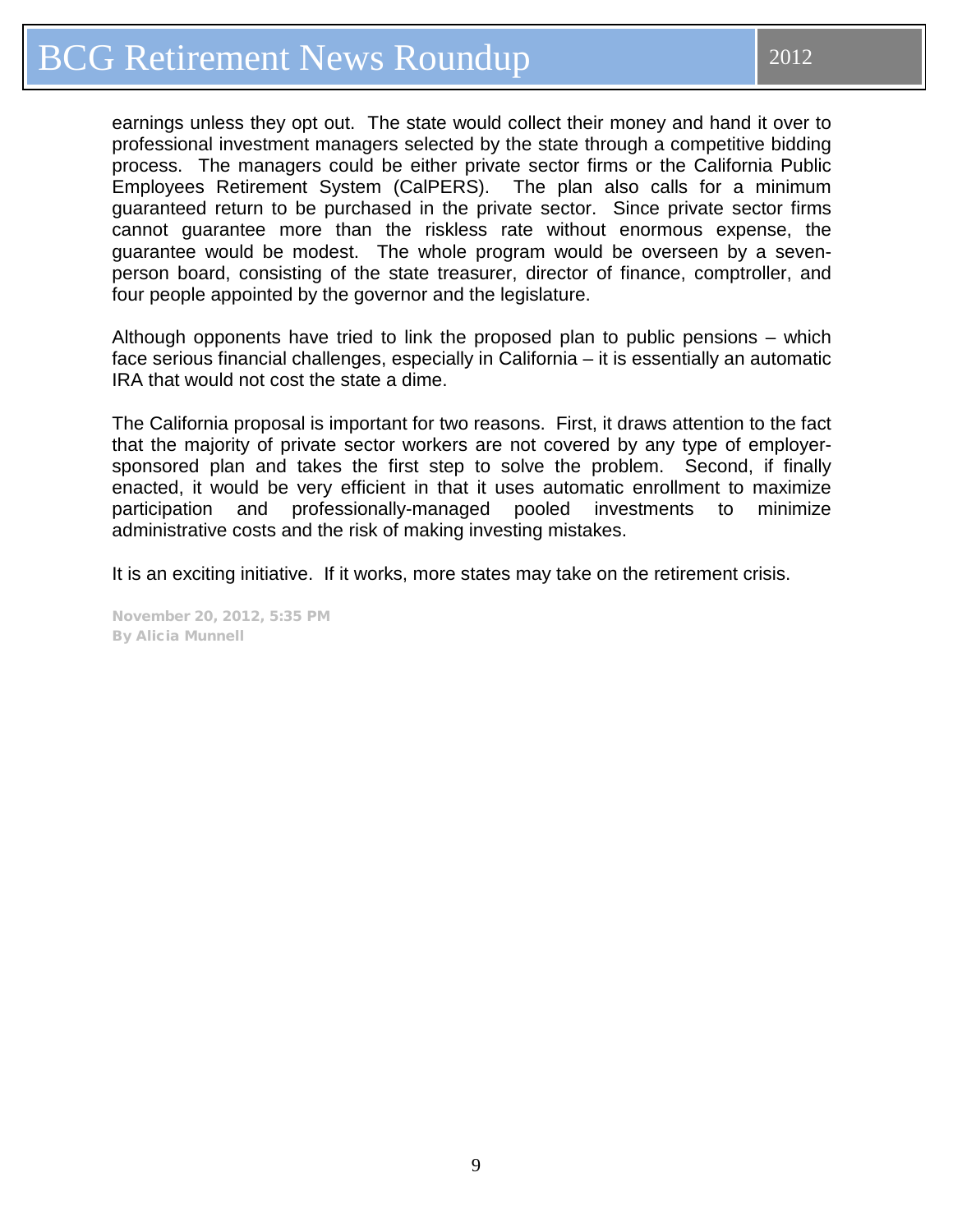## Private Sector

## <span id="page-9-0"></span>Social Security Update for 2013

It has been my custom for most of the past 15 years to write a year-end column that summarizes the Social Security changes and updates scheduled to take place the following year.

Almost all Social Security beneficiaries are familiar with the most popular and publicized upcoming change: the increase in monthly benefit checks for 2013 due to the automated cost-of-living adjustment, or COLA. In fact, Social Security recipients have probably already received a notice from the Social Security Administration telling them of the expected increase.

All Social Security checks are going up 1.7 percent in 2013. The COLA is based on something called the Consumer Price Index for Urban Wage Earners and Clerical Workers. This is the official measuring stick SSA has used to determine COLAs for the past 40 years. If you want to learn more about this measure, check out the website of the folks who maintain it: the Bureau of Labor Statistics. You'll find them at [www.bls.gov.](http://www.bls.gov/) I always dread mentioning COLAs in this column because every single time I do, I am flooded with emails from readers complaining that the increase is not enough. (Curiously, not once in 15 years has anyone ever written to me to say that their COLA increase was too high!)

Yet here's the rub: many economists and social planners believe Social Security COLAs are too generous! (I've explained why in past columns, but don't have the space to get into that argument today.) That's why most discussions of long range reforms for Social Security include proposals to reduce cost of living increases.

Due to these increases, the average monthly retirement check will be \$1,261 in 2013, a \$21 increase from the 2012 level. The maximum Social Security check for a worker retiring at age 66 next year will be \$2,533, compared to \$2,513 in 2012. And please note that is the maximum for someone turning 66 next year. That does not mean it is the maximum Social Security payment anyone can receive. There are millions of Social Security beneficiaries who get much more than that, primarily because they work well past age 66.

Another measuring stick, called the national wage index, is used to set increases to other provisions of the law that impact Social Security beneficiaries and taxpayers. Specifically, this includes increases in the amount of wages or self-employment income subject to Social Security tax; the amount of income needed to earn a "quarter of coverage;" and the Social Security earnings penalty limits.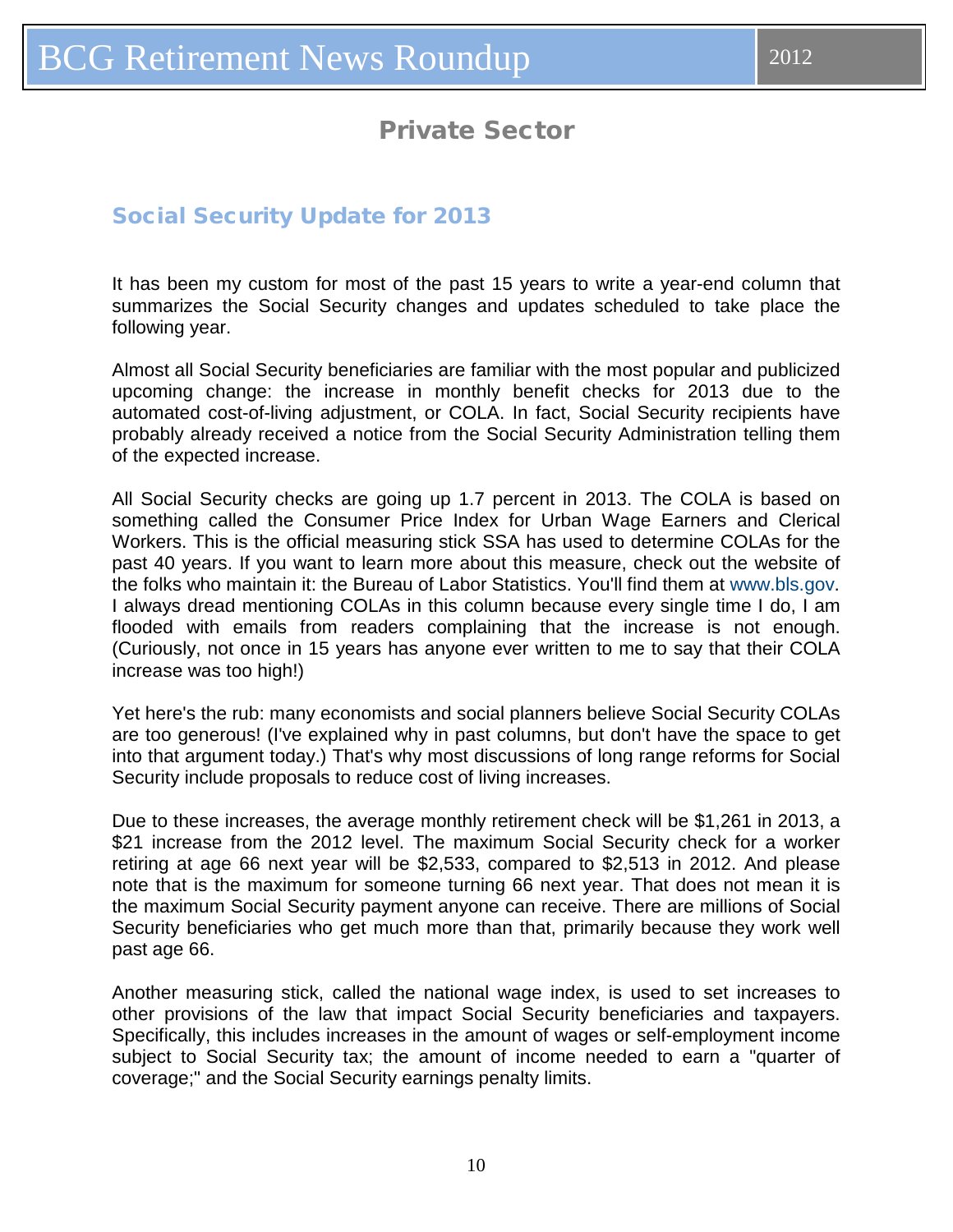The Social Security taxable earnings base will go up from \$110,100 this year to \$113,700 in 2013. In other words, anyone who earns more than \$113,700 next year will no longer have Social Security payroll taxes deducted from their paychecks once they hit that threshold. This has always been a very controversial provision of the law. (Donald Trump pays the same amount of Social Security tax as his plumber.) I will bet a year's worth of my pension checks that any Social Security reform package will include a big increase in that wage base. I don't think it will be eliminated. But it will increase rather sharply.

Most people need 40 Social Security work credits (sometimes called "quarters of coverage") to be eligible for monthly benefit checks from the system. In 2012, people who were working earned one credit for each \$1,130 in Social Security taxable income. But no one earns more than four credits per year. In other words, once you made \$4,520, your Social Security record has been credited with the maximum four credits or quarters of coverage. Next year, the one credit limit goes up to \$1,160, meaning you will have to earn \$4,640 in 2013 before you get the maximum four credits assigned to your Social Security account.

People under age 66 who get Social Security retirement or survivor's benefits but who are still working, are subject to limits in the amount of money they can earn and still receive all their Social Security checks. That limit was \$14,640 this year and will be \$15,120 in 2013. For every two dollars a person earns over those limits, one dollar is withheld from their monthly benefits.

There is a higher earnings threshold in the year a person turns 66 that applies from the beginning of the year until the month the person turns 66. (The income penalty goes away once a person reaches that "full retirement age.") That threshold goes up from \$38,880 in 2012 to \$40,080 next year.

A couple other Social Security provisions are also impacted by inflationary increases. For example, people getting disability benefits who try to work can generally continue getting those benefits as long as they are not working at a "substantial" level. In 2012, the law defined substantial work as any job paying \$1,010 or more per month. Next year, that substantial earnings level increases to \$1,040 monthly.

Finally, the Supplemental Security Income basic federal payment level for one person goes up from \$698 this year to \$710 in 2013. SSI is a federal welfare program administered by SSA, but it is NOT a Social Security benefit.

If you have a Social Security question, Tom Margenau has the answer. Contact him at [thomas.margenau@comcast.net](mailto:thomas.margenau@comcast.net) To find out more about Tom Margenau and to read past columns and see features from other Creators Syndicate writers and cartoonists, visit the Creators Syndicate website at [www.creators.com.](http://www.creators.com/)

Copyright 2012 Creators Syndicate, Inc. All Rights Reserved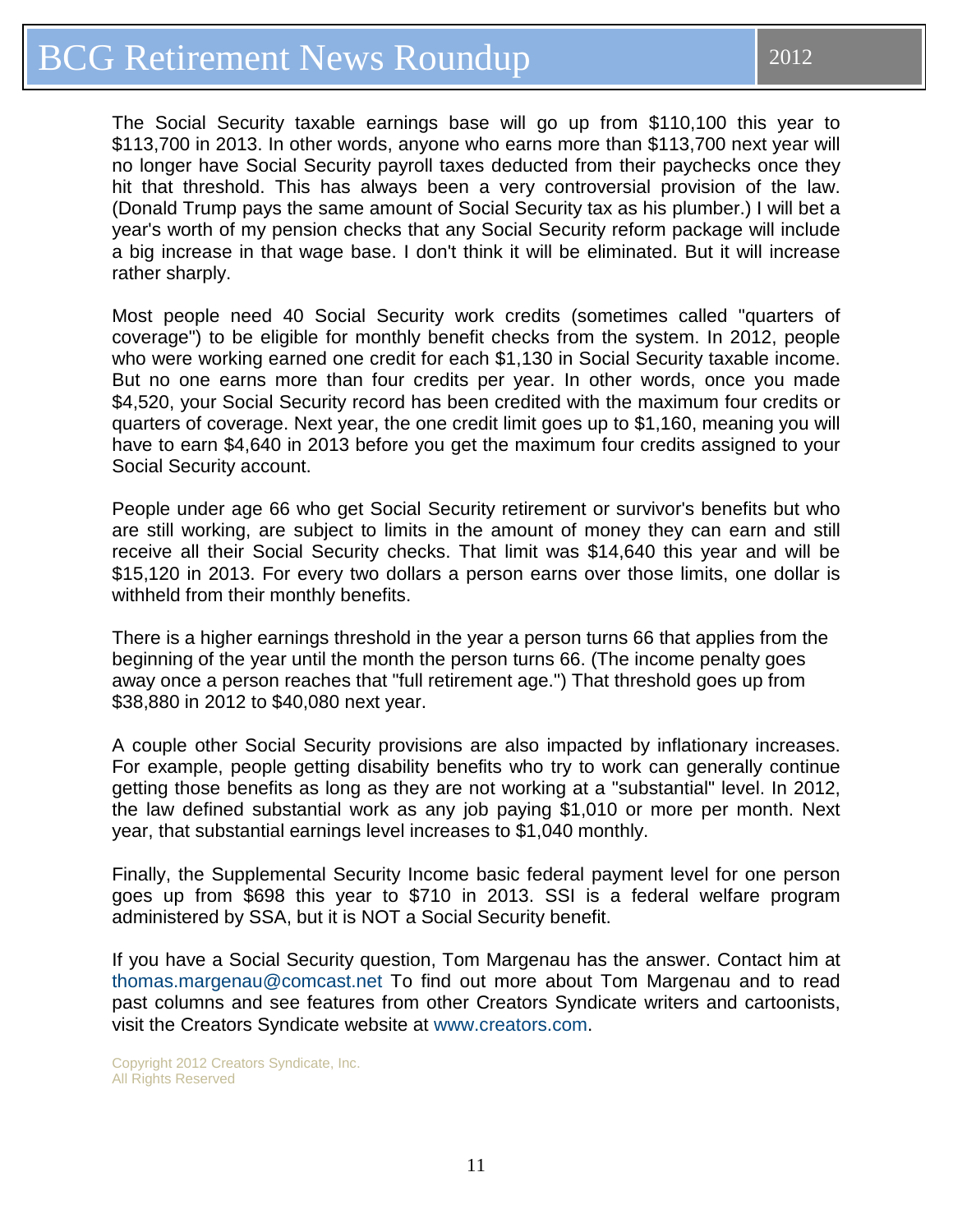# <span id="page-11-0"></span>PBGC Announces 2013 Premium Payment Instructions Update

Pension Benefit Guaranty Corporation (PBGC) announced an update to the 2013 premium payment instructions. The instructions (including illustrative forms) for both the estimated flat-rate filings and comprehensive filings for plan year 2013 are posted to the Premium Payment Instructions and Addresses web page. They expect that My Plan Administration Account (My PAA) will be ready to handle the 2013 online premium filings by early January 2013.

**© 2013 International Foundation of Employee Benefit Plans** 

## United States: IRS Extends Deadline For Defined Benefit Plans To Adopt Code Section 436 Amendments

Kary Crassweller, Stephen Pavlick, PC and Susan Peters Schaefer

The Internal Revenue Service (IRS) issued Notice 2012-70, extending the deadline for plan sponsors of defined benefit plans to adopt amendments to comply with Section 436 of the Internal Revenue Code (the Code), which generally imposes plan benefit payment and amendment restrictions if a defined benefit plan's funding dips below specified levels.

#### **Background**

Code Section 436 sets forth a series of limitations on the accrual and payment of benefits under an underfunded defined benefit plan (see " New Notice Requirements Effective November 1, 2012 for Single Employer Pension Plans with Funding-Related Restrictions" for more information). Under previous IRS guidance, (see " IRS Extends Year-End Deadline for Pension Plan Amendments Under Code Section 436" for more information), the deadline for adopting the Code Section 436 amendment to reflect such funding-based restrictions was generally the last day of the plan year beginning on or after January 1, 2012 (e.g., December 31, 2012, for calendar year plans).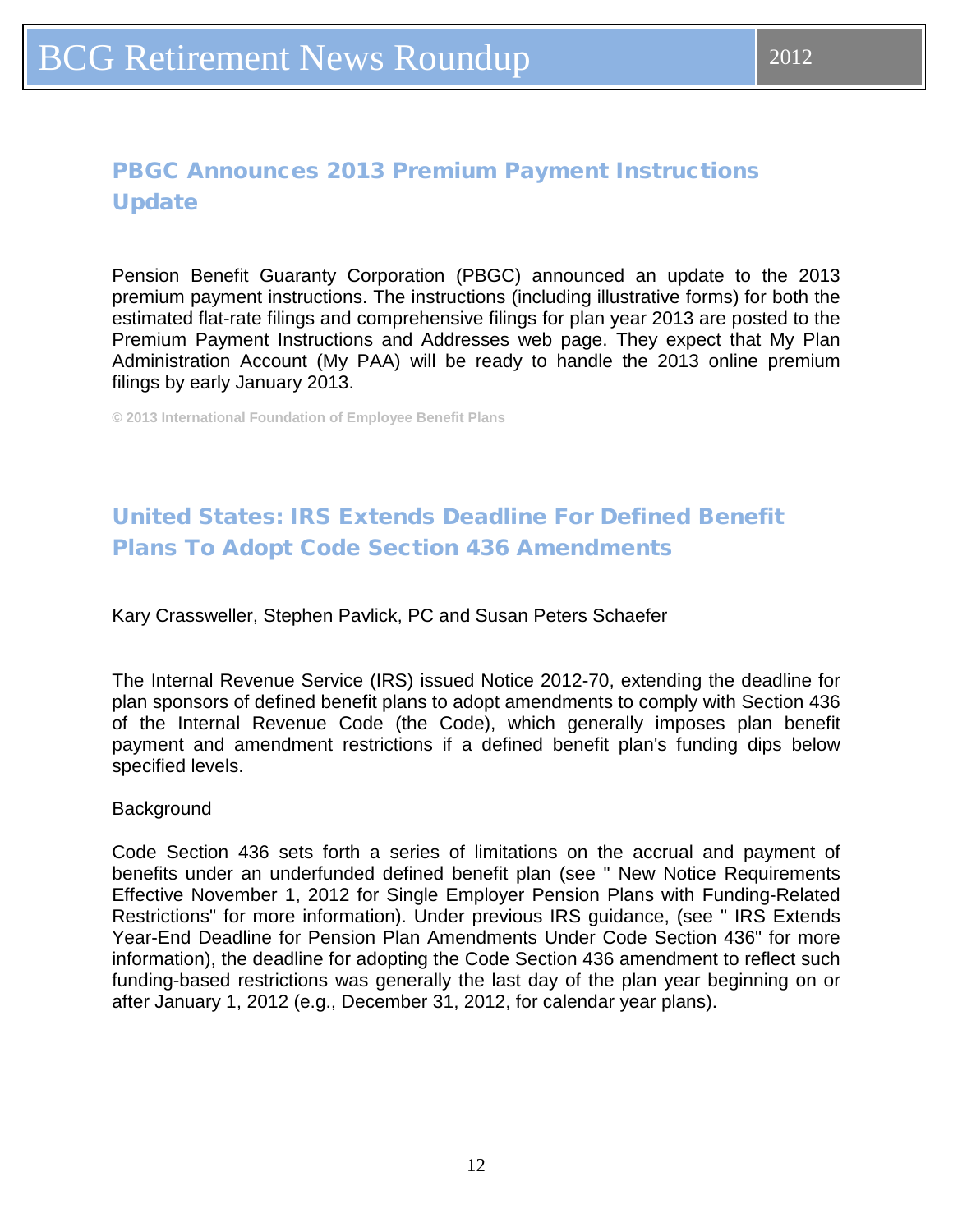#### <span id="page-12-0"></span>New Deadlines

On November 21, the IRS extended the deadline for adopting the required Section 436 amendment to the latest of the following:

The last day of the plan year beginning on or after January 1, 2013 (e.g., December 31, 2013, for calendar year plans)The last day of the plan year for which Code Section 436 is first effective for the plan The due date (including extensions) of the employer's tax return for the tax year that contains the first day of the plan year for which Code Section 436 is first effective for the plan

However, plan sponsors submitting determination letter applications on or after February 1, 2013, for individually designed plans must adopt the Code Section 436 amendment prior to submitting the application. Determination letter applications that are filed prior to February 1, 2013 (Cycle B plans), do not need to include provisions complying with Code Section 436.

Notice 2012-70 also extends the relief period under the anti-cutback requirements of Code Section 411(d)(6), which generally provide that a tax-qualified defined benefit plan may not be amended to reduce or eliminate a participant's accrued benefit.

Defined benefit plan sponsors should review the new guidance to determine the proper deadline for Code Section 436 amendments for their plans. For more information on this guidance, please contact your regular McDermott attorney or one of the listed authors.

The content of this article is intended to provide a general guide to the subject matter. Specialist advice should be sought about your specific circumstances.

Copyright 2012 Mondaq Ltd. All Rights Reserved

### SAVVY SENIOR;

#### Losing track of a pension is quite common

Dear Savvy Senior,

How does one go about tracking down a lost pension? About 35 years ago, I worked at a manufacturing company for a few years that offered employee pensions, and I want to find out if I'm eligible for any money now that I'm about to retire. - Searching Steven

Dear Steven,

Losing track of a small pension from years ago is actually quite common, especially if you've had a lot of jobs throughout your working life. To help you locate a lost pension,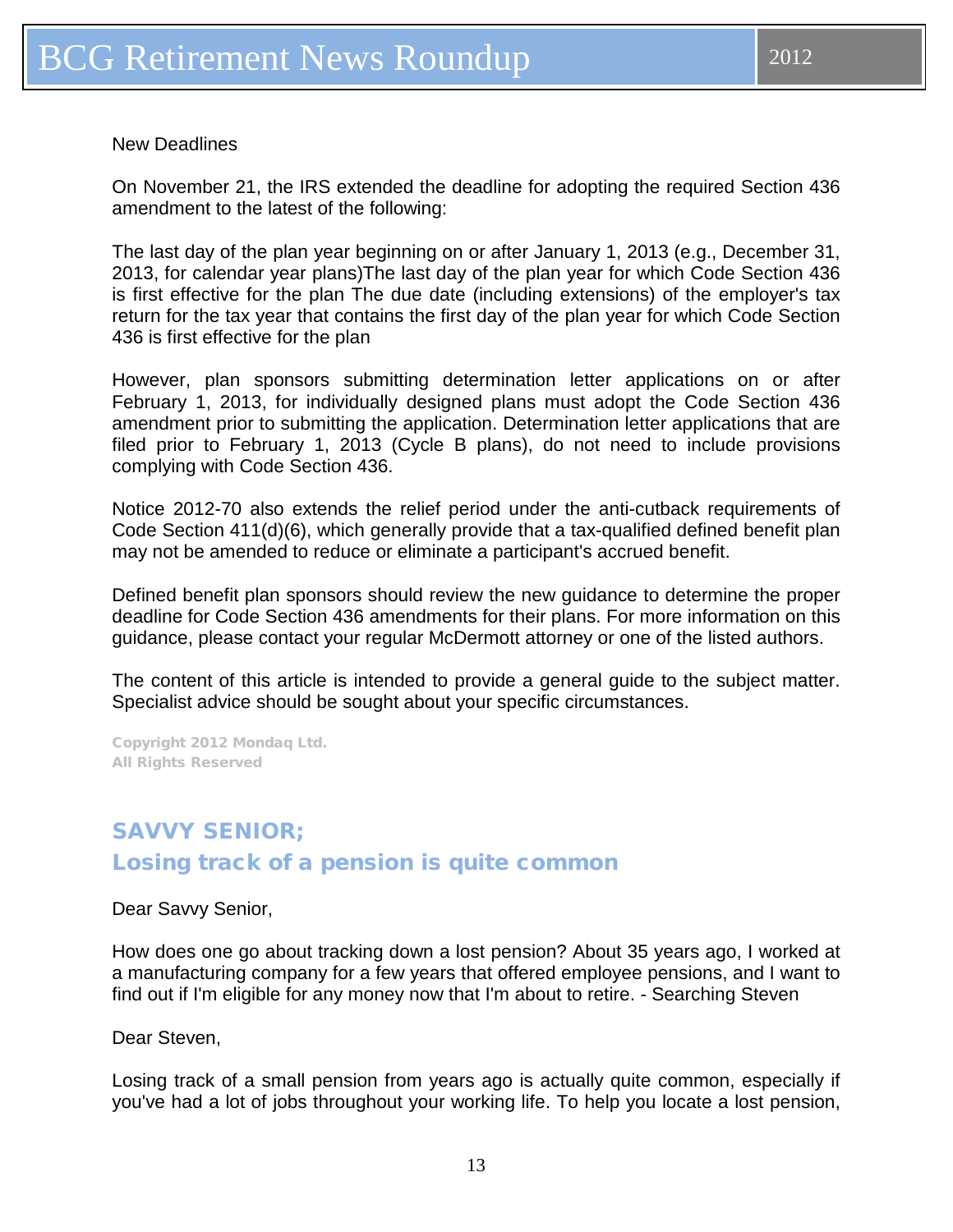here are the steps to take along with some free resources that can help you search if your previous employer has gone out of business, changed names or merged with another firm.

#### Pension proof

If you think you have a pension from a previous employer, and the company is still in business, your first step is to call their human resources department and ask them to give you the contact information of the pension plan administrator. Then you'll need to contact them to find out how much your pension is worth and how to claim it.

Depending on how complete the plan administrator's records are, you may need to show proof that you once worked for the company and that you are pension eligible.

Your old income tax returns and W-2 forms from the years you worked at the company will help you here. If you haven't saved your old tax returns from these years, you can get a copy of your earnings record from the Social Security Administration, which will show how much you were paid each calendar year by each employer.

Call 800-772-1213 and ask them to mail you the Request for Social Security Earnings Information form SSA-7050, or you can download it at www.ssa.gov/online/ssa-7050.pdf. You'll pay a small fee for the report, depending on the number of years of data you request.

Some other old forms that can help you prove eligibility are your Summary Plan Descriptions (SPD) that you should have received from your employer when you worked there, or any individual benefit statements.

#### Check the PBGC

If you can't find your former employer because it went out of business, or, if the company ended its pension plan, you need to check the Pension Benefit Guaranty Corp.'s (PBGC) online pension search directory at search.pbgc.gov/mp/mp.aspx. Or, you can call 800-400-7242 and get help over the phone.

The PBGC is a federal agency that guarantees pensions of bankrupt companies. The agency also maintains information on any pension plan that has been terminated, even if the company is still in business.

The PBGC, however, does not cover or have information on lost pensions that are still active, nor will they help you locate lost 401(k) plans.

#### Get help

The best resource to help you track down a lost active pension from a company that has moved or merged with another firm is the U.S. Administration on Aging Pension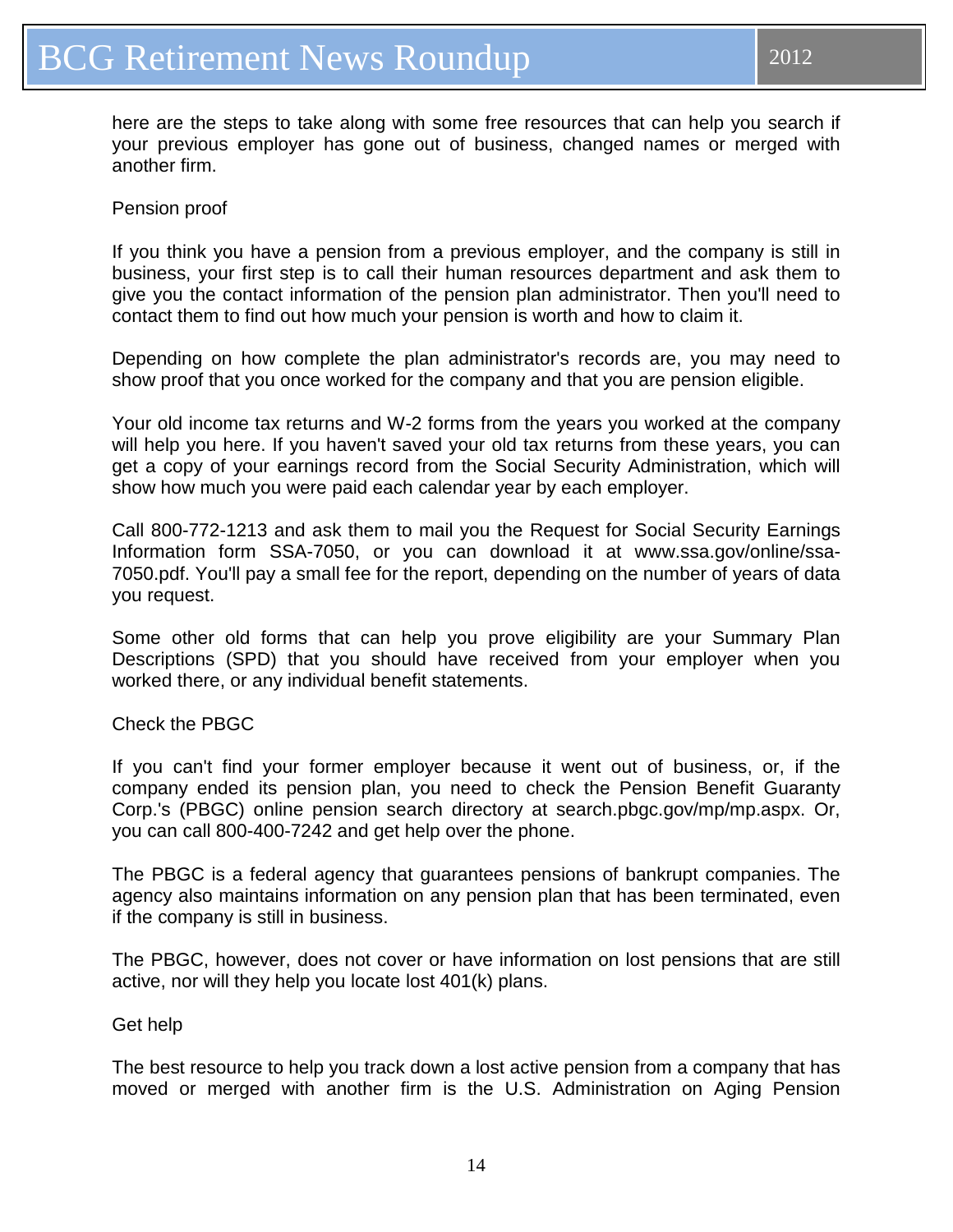<span id="page-14-0"></span>Counseling and Information Program. This free program encompasses seven pension assistance programs around the country that serve workers in 30 states. To get the contact information of these counseling programs and the states they serve, visit the Pension Rights Center website at pensionrights.org.

If your pension happens to be outside the area served by the pension counseling centers, or if you're trying to locate a federal or military pension, use Pension Help America at pensionhelp.org. This resource can connect you with government agencies and private organizations that provide free information and assistance to help your search.

For more information, the PBGC has a free publication called "Finding a Lost Pension" that provides in-depth information that can aid in your search. Go online at pbgc.gov or call 800-400-7242 and ask them to mail you a copy.

Send your senior questions to: Savvy Senior, P.O. Box 5443, Norman, OK 73070, or visit SavvySenior.org.

Jim Miller is a contributor to the NBC Today show and author of "The Savvy Senior" book.

Copyright 2012 Charleston Newspapers Charleston Gazette (West Virginia) December 10, 2012, Monday

# ICI Analysis of U.S. Retirement System: It Is Working and Serving Each Generation Better Than Previous

The Investment Company Institute issued the following news release:

An ICI examination of research and data on the U.S. retirement system finds that it has successfully provided adequate retirement resources to Americans and that successive generations of retirees have been better off than previous generations.

Specifically, the new analysis, "The Success of the U.S. Retirement System, (http://www.ici.org/pdf/ppr\_12\_success\_retirement.pdf)" looks at the U.S. retirement system broadly and finds that most households maintain their standard of living when they retire. In addition, analysis shows that, on average, more recent retirees have higher levels of resources to draw on in retirement than previous generations and that the U.S. retirement system has become better at providing resources. For example: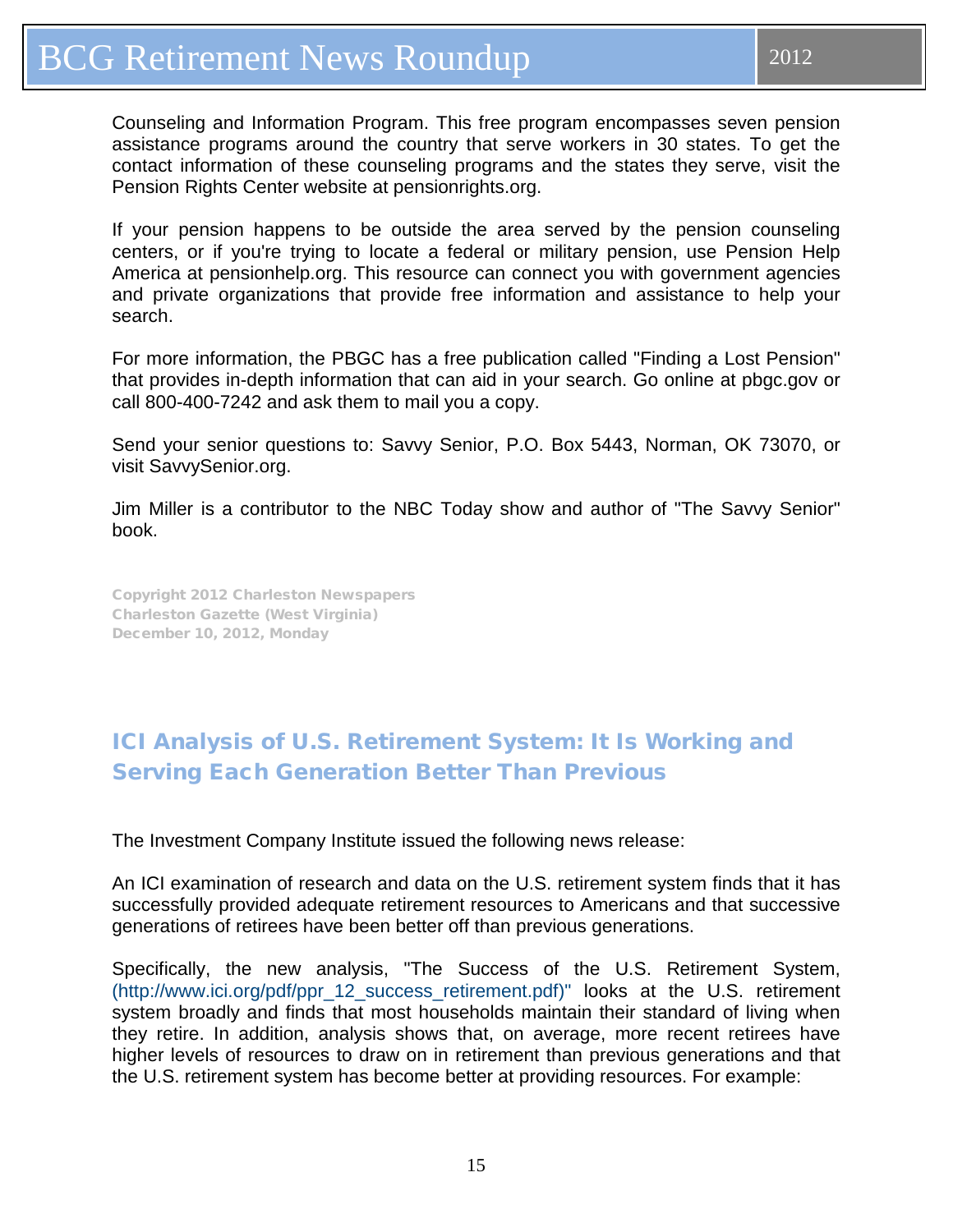Poverty among people aged 65 or older has fallen from nearly 30 percent in the mid-1960s to 9 percent in 2011.

"This study examines the empirical evidence and finds that, contrary to what we too often hear, the U.S. retirement system has successfully provided generations of Americans the resources they need in retirement," said ICI President and CEO Paul Schott Stevens. "The future presents us with many challenges, such as an underfunded Social Security system and rising health care costs. As policymakers respond to these challenges, it is critical that they have research like this that analyzes the entire system. ICI believes we must preserve the best attributes of the system, including tax deferral and portability, and build on the system's success by strengthening Social Security for the long term, expanding coverage, and continuing to allow innovation in plan design."

It's a Retirement Pyramid (Not a Three-Legged Stool)

ICI economists suggest that, rather than the traditional three-legged stool analogy, retirement resources are better thought of as a pyramid with five basic components: Social Security, homeownership, employer-sponsored retirement plans (defined benefit [DB] and defined contribution [DC]), individual retirement accounts (IRAs), and other personal savings. The composition of the retirement resource pyramid varies from one household to another. The way in which resources vary by household wealth is as illustrated in the chart below.

Estimates of the Components of the Retirement Resource Pyramid for Households Approaching Retirement

Percentage of augmented wealth by augmented wealth quintile in 2006 for households with at least one member born between 1948 and 1953

For more details click here: [\(http://www.ici.org/pressroom/news/12\\_news\\_success\\_rtrmt\\_sys\)](http://www.ici.org/pressroom/news/12_news_success_rtrmt_sys)

\* Approximate average level of augmented wealth in 2006 for augmented wealth quintile, which includes estimates of Social Security and DB benefits as assets.

Note: See Figure 16 in The Success of the U.S. Retirement System for definitions of the components. Percentage of augmented wealth in each category is represented by the height of the category rather than by the area of the category. Components may not add to 100 percent because of rounding.

Source: Investment Company Institute tabulation derived from Gustman, Steinmeier, and Tabatabai 2009 using Health and Retirement Study (HRS) data